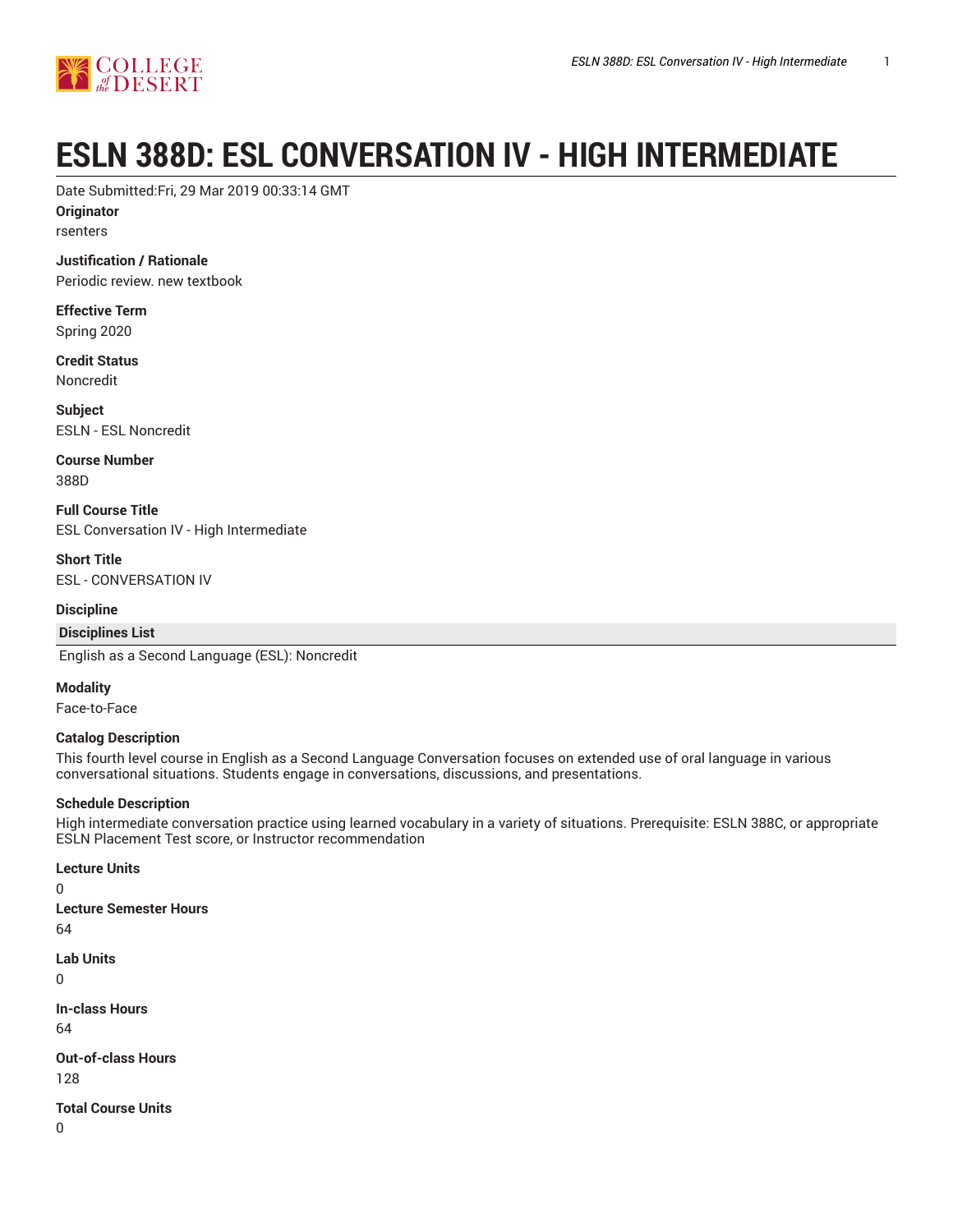

#### **Total Semester Hours**

192

#### **Prerequisite Course(s)**

ESLN 388C, or appropriate ESLN Placement Test, or Instructor recommendation

# **Required Text and Other Instructional Materials**

### **Resource Type** Book

**Author** Mills R., Frazier L.

**Title** Northstar: Listening Speaking 2

**Edition**

4th

**City** White Plains

# **Publisher**

Pearson

**Year** 2015

**College Level**

No

# **Resource Type**

Book

#### **Formatting Style** MLA

**Author**

Dale, P. Poms, L.

# **Title**

Pronunciation Made Simple

## **Edition**

2

# **City**

New York

### **Publisher**

Pearson Education

#### **Year** 2004

**College Level** No

# **ISBN #**

0-13-111596-0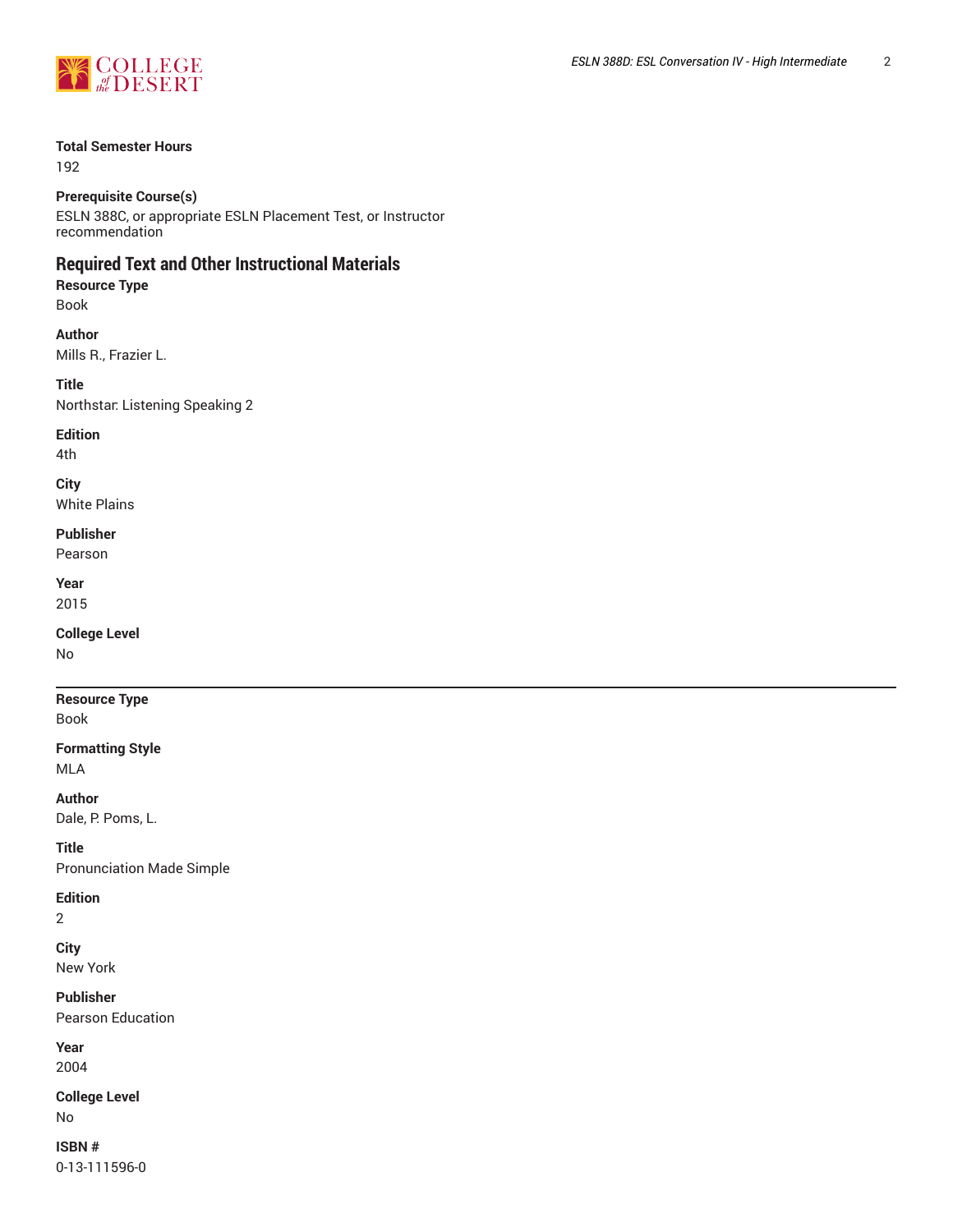

#### **For Text greater than five years old, list rationale:**

The content of the discipline has not changed.

#### **Class Size Maximum**

40

#### **Entrance Skills**

a. Effectively participate in simple conversations and discussions.

#### **Requisite Course Objectives**

ESLN 388C-Demonstrate the ability to understand simple conversations and discussions containing some unknown vocabulary. ESLN 388C-Demonstrate the ability to listen for the main idea and some details of verbal communication.

ESLN 388C-Demonstrate an understanding of speaker's intention and rules of etiquette common in routine social situations in the US culture.

ESLN 388C-Demonstrate the ability to use familiar vocabulary and appropriate tenses in simple conversations and discussions. ESLN 388C-Demonstrate the ability to clarify meaning through use of learned strategies.

ESLN 388C-Demonstrate the ability to use language observing basic rules of etiquette in common social situations.

#### **Entrance Skills**

b. Use American English pronunciation with only occasional errors.

#### **Requisite Course Objectives**

ESLN 388C-Demonstrate the ability to use correct American English pronunciation of consonant and vowel sounds, stress, and intonation with some errors which occasionally impede understanding.

#### **Course Content**

Topics are chosen in accordance with students' goals and relevancy to their lives. Emphasis is on fluency and communication. They include *the following*:

- a. Vocabulary for various topics in the context of current events, work, food, etc.
- b. Strategies:
	- i. Listening strategies
	- ii. Speaking strategies
	- iii.Critical thinking strategies
- c. Mechanics of listening and speaking:
	- i. Language function
	- ii. Intonation
	- iii. Pronunciation
	- iv. Words in phrases
	- v. Practical use through conversation, discussion, and presentation

#### **Course Objectives**

|             | <b>Objectives</b>                                                                                                                     |
|-------------|---------------------------------------------------------------------------------------------------------------------------------------|
| Objective 1 | Demonstrate the ability to listen for the main idea, specific details, and supporting information in verbal<br>communication.         |
| Objective 2 | Demonstrate an understanding of conversations among fluent speakers of English with little necessity for<br>clarification.            |
| Objective 3 | Demonstrate the ability to understand or guess some unfamiliar words in context.                                                      |
| Objective 4 | Demonstrate an understanding of speaker's intention and level of formality.                                                           |
| Objective 5 | Demonstrate some understanding of emotion from the tone of voice.                                                                     |
| Objective 6 | Demonstrate the ability to understand some implications beyond surface meaning.                                                       |
| Objective 7 | Demonstrate the ability to participate in conversations, integrating appropriate verb tenses and some complex<br>sentence structures. |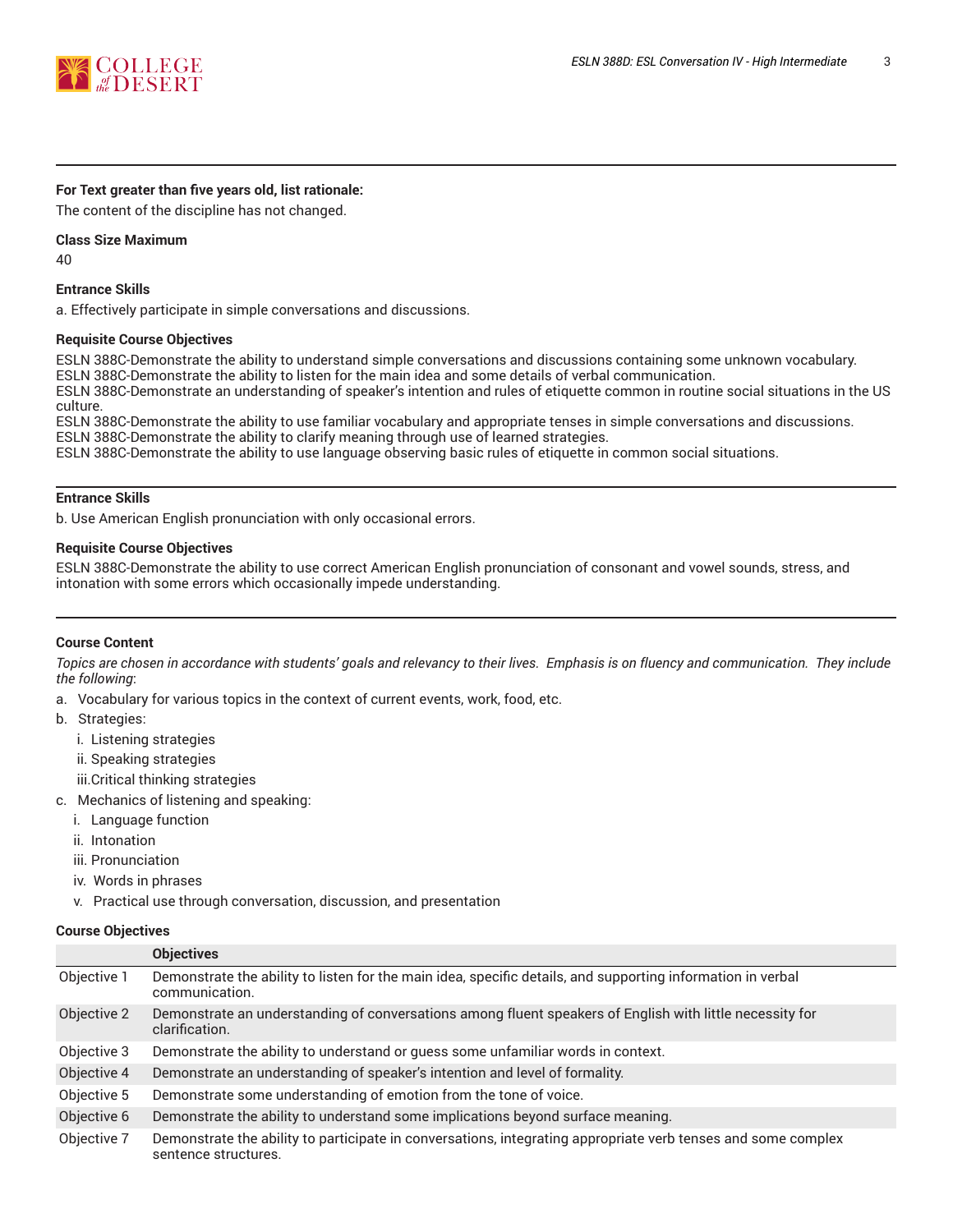

| Objective 8  | Demonstrate the ability to clarify meaning through use of learned strategies.                                                                                                      |
|--------------|------------------------------------------------------------------------------------------------------------------------------------------------------------------------------------|
| Objective 9  | Demonstrate the ability to use language observing some of the conventions of social interaction, such as<br>introductions, greetings, and small talk.                              |
| Objective 10 | Demonstrate the ability to take a position, express ideas, and give advice and feedback.                                                                                           |
| Objective 11 | Demonstrate the ability to apply learned strategies to participate effectively in conversations and discussions.                                                                   |
| Objective 12 | Demonstrate the ability to apply appropriate vocabulary to match the formality of a situation.                                                                                     |
| Objective 13 | Demonstrate the ability to use correct American English pronunciation of consonant and vowel sounds, stress, and<br>intonation with some errors which do not impede understanding. |
| Objective 14 | Demonstrate the ability to use learned strategies to prepare for a presentation.                                                                                                   |
| Objective 15 | Demonstrate the ability to give a 5 minute presentation with confidence.                                                                                                           |

## **Student Learning Outcomes**

|           | Upon satisfactory completion of this course, students will be able to:                      |  |  |
|-----------|---------------------------------------------------------------------------------------------|--|--|
| Outcome 1 | Use oral language skills to participate in conversations on familiar and unfamiliar topics. |  |  |
| Outcome 2 | Adapt language patterns according to the formality of a communicative situation.            |  |  |

#### **Methods of Instruction**

| <b>Method</b>                                    | Please provide a description or examples of how each instructional<br>method will be used in this course.                                                                                                                                                                 |                           |  |
|--------------------------------------------------|---------------------------------------------------------------------------------------------------------------------------------------------------------------------------------------------------------------------------------------------------------------------------|---------------------------|--|
| Lecture                                          | Instructors will lecture on speaking and listening strategies, as well as<br>present new vocabulary and phrases in various content areas.                                                                                                                                 |                           |  |
| Discussion                                       | Instructors will give a variety of prompts and questions for students to<br>answer in pairs, small groups, and with the whole class for collaborative<br>exchanges of ideas to practice pronunciation, vocabulary, and speaking<br>strategies.                            |                           |  |
| Demonstration, Repetition/Practice               | Instructors will model correct pronunciation and use of new vocabulary.<br>The students will repeat aloud new vocabulary words and use new<br>phrases in presentations, conversations, and role playing.                                                                  |                           |  |
| <b>Role Playing</b>                              | Instructors will give students prompts to create dialogues for simulated<br>real-life situations.                                                                                                                                                                         |                           |  |
| Participation                                    | Instructors will give students prompts to participate in group and class<br>discussions, activities, and assignments.                                                                                                                                                     |                           |  |
| <b>Methods of Evaluation</b>                     |                                                                                                                                                                                                                                                                           |                           |  |
| <b>Method</b>                                    | Please provide a description or examples of how<br>each evaluation method will be used in this course.                                                                                                                                                                    | <b>Type of Assignment</b> |  |
| Presentations/student demonstration observations | Students will research topics, prepare, and deliver 5<br>- 10 minute formal presentations about a variety of<br>topics.                                                                                                                                                   | In and Out of Class       |  |
| Oral and practical examination                   | Students will be asked to utilize speaking and<br>listening skills in role playing, group and class<br>discussions, and quizzes.                                                                                                                                          | In and Out of Class       |  |
| Student participation/contribution               | Students will participate actively and appropriately<br>in class role playing, discussions, exercises, and<br>projects.                                                                                                                                                   | In and Out of Class       |  |
| Mid-term and final evaluations                   | Students will complete midterm and/or final<br>assessments on course content. They will<br>demonstrate knowledge of new vocabulary and<br>phrases, as well as speaking concepts by delivering<br>a 5 - 10 min. presentation on a provided topic.                          | In and Out of Class       |  |
| Group activity participation/observation         | Students will read easy newspaper articles, watch<br>news and documentaries, and take notes in<br>preparation of group and class discussions. They<br>will participate actively and appropriately in those<br>discussions using appropriate oral communication<br>skills. | In and Out of Class       |  |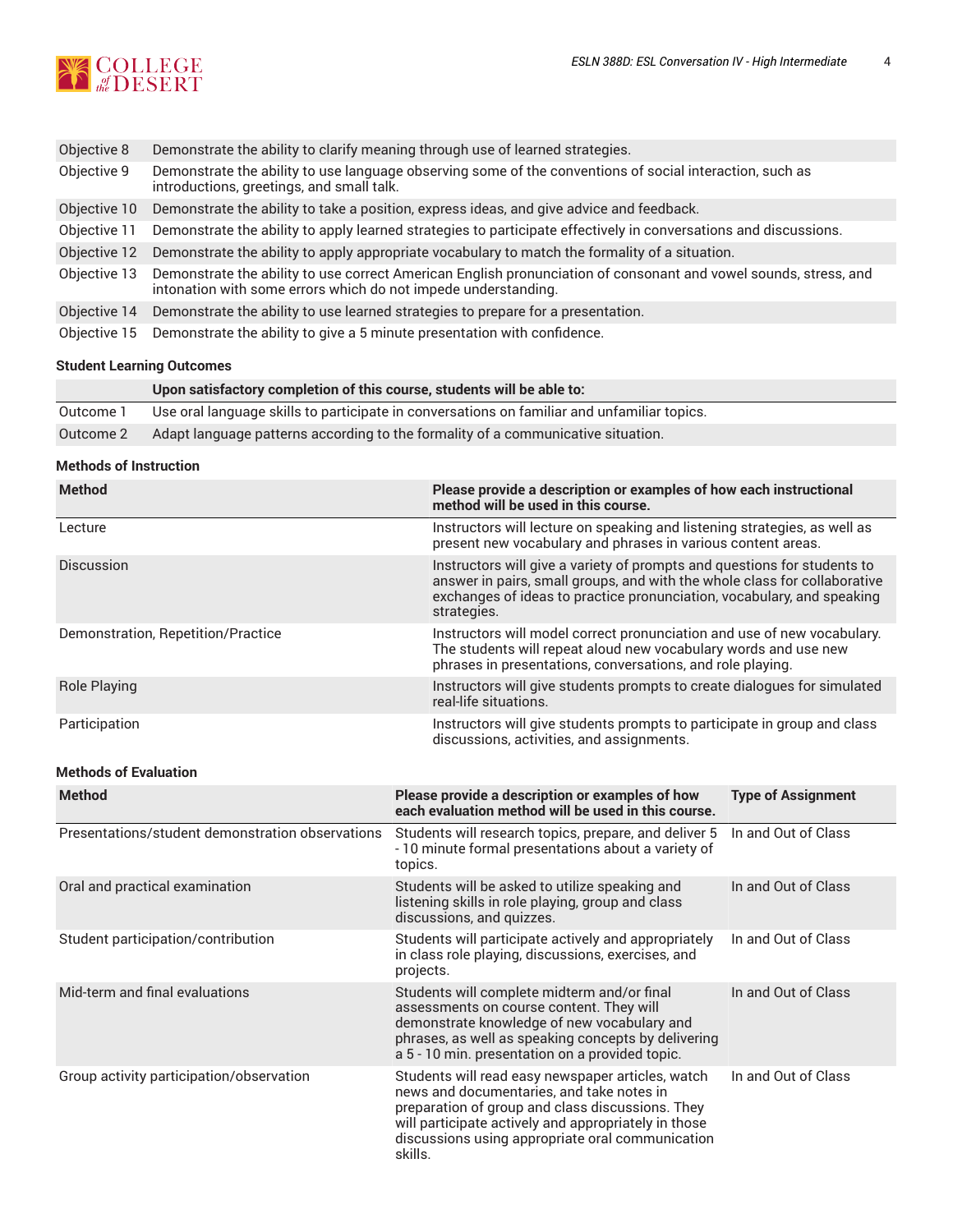

Other Out-of-class hours will be accounted for electronically through the learning management system.

Out of Class Only

#### **Assignments**

#### **Other In-class Assignments**

a. Complete four hours of classroom work each week b. Utilize listening, speaking, reading, and writing skills in class and in assignments c. Complete quizzes and exams

#### **Other Out-of-class Assignments**

a. Create dialogues and appropriate responses to everyday situations b. Prepare 5 minute presentations about a variety of topics c. Read easy newspaper articles, watch news and documentaries and take notes in preparation of class discussions d. Apply speaking skills in everyday situations with special regards to the formality of the situation

#### **Grade Methods**

Pass/No Pass Only

## **MIS Course Data**

**CIP Code** 32.0108 - Developmental/Remedial English.

**TOP Code** 493086 - English as a Second Language – Speaking/Listening

**SAM Code** E - Non-Occupational

**Basic Skills Status** Basic Skills

**Prior College Level** Three levels below transfer

**Cooperative Work Experience**

Not a Coop Course

**Course Classification Status** Other Non-credit Enhanced Funding

**Approved Special Class** Not special class

**Noncredit Category** English as a Second Language

**Funding Agency Category** Not Applicable

**Program Status** Program Applicable

**Transfer Status** Not transferable

**Allow Audit** No

**Repeatability** Yes